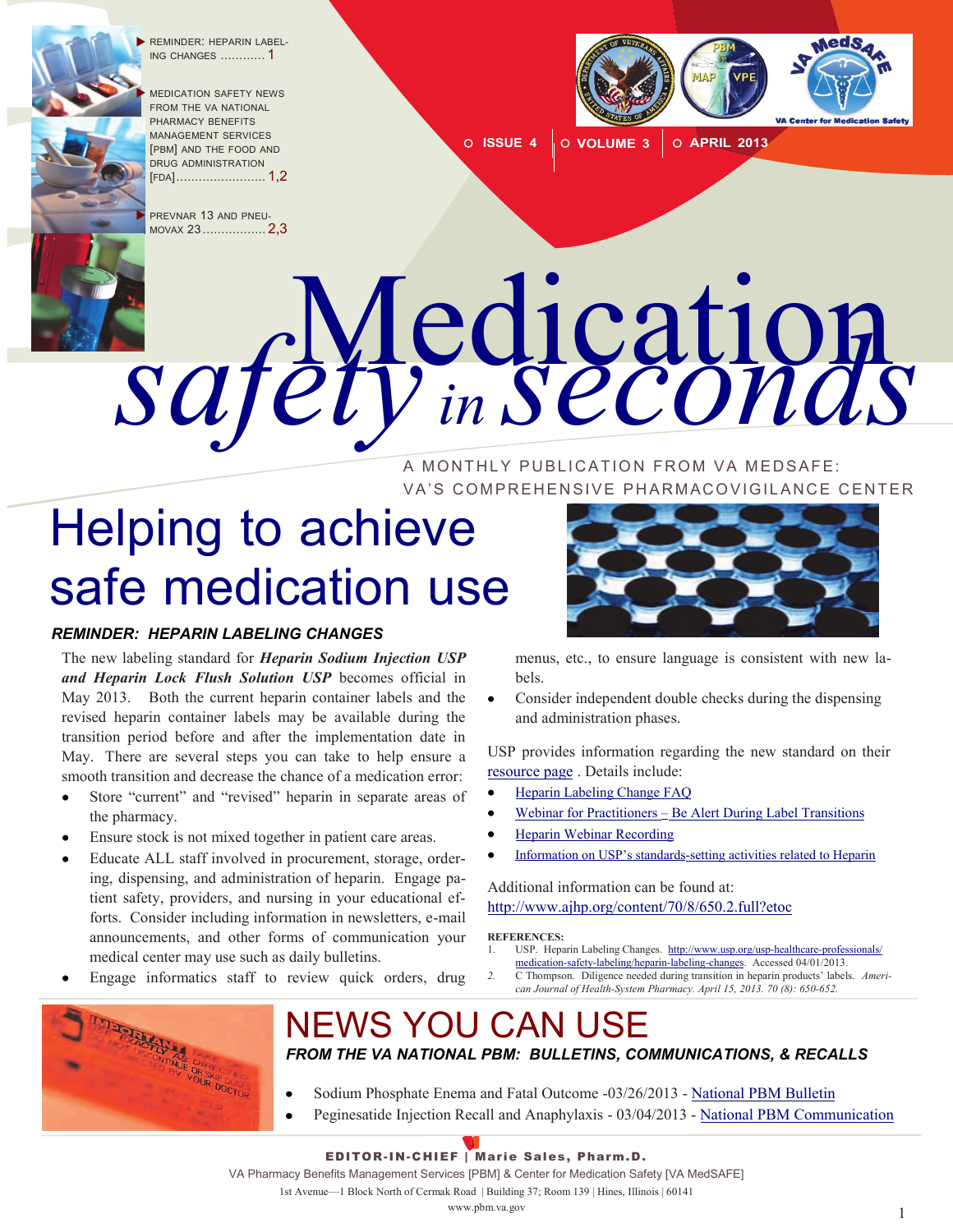#### <span id="page-1-0"></span>NEWS YOU CAN USE *FROM THE FOOD AND DRUG ADMINISTRATION (FDA)*

#### *MISCELLANEOUS*

#### [FDA Alerts Healthcare Providers that Drugs Distributed by Shamrock Medical Solutions May Be Mislabeled](http://www.fda.gov/Drugs/DrugSafety/ucm347668.htm) 04-11-2013

An inspection conducted by the FDA shows that drugs from Shamrock Medical Solutions Group LLC (Shamrock) may be misla beled with drug labels that describe (1) a different drug than what was included in the container; (2) a drug with the wrong dosage strength; and (3) a drug not identified as extended release. Healthcare providers should check medical supply stocks and remove all products from Shamrock, including all drugs and dosage forms (i.e., tablets, vials, ophthalmic and otic solutions, and patches). Shamrock repackages and re-labels drugs for 91 hospitals, pharmacies and medical centers. Shamrock has received warning in the past regarding violations of current good manufacturing practice (CGMP) and distributing incorrectly labeled drugs.

### Getting the most from our safety surveillance

#### *PREVNAR 13 AND PNEUMOVAX 23*

[Use](https://vaww.cmopnational.va.gov/cmop/PBM/Clinical%20Guidance/Criteria%20For%20Use/Pneumococcal%2013%20Valent%20Conjugate%20Vaccine,%20Criteria%20for%20Use.doc) . Recently, a report documented a physician ordering Prevnar 13 for two patients who were instead administered the Pneu-- of the Prevnar 13 and Pneumovax 23 vaccines according to rec [Pneumococcal 13 Valent Conjugate Vaccine](https://vaww.cmopnational.va.gov/cmop/PBM/Clinical%20Guidance/Drug%20Monographs/Pneumococcal%2013%20valent%20conjugate%20vaccine.docx) (Prevnar 13) has been added to the VA Formulary with restrictions to [Criteria for](https://vaww.cmopnational.va.gov/cmop/PBM/Clinical%20Guidance/Criteria%20For%20Use/Pneumococcal%2013%20Valent%20Conjugate%20Vaccine,%20Criteria%20for%20Use.doc)  movax 23 vaccine. A [National PBM Bulletin](http://www.pbm.va.gov/vacenterformedicationsafety/nationalpbmbulletin/Prevnar13andPneumovax23MedicationErrorsandAppropriateUse.pdf) issued on April 10, 2013 addresses this medication error and the appropriate use ommendations from the Advisory Committee on Immunization Practices (ACIP).

(conjugate; PCV13) are vaccines used for the prevention of in-- 13 addresses 1 more serotype. While both Prevnar and Pneu movax are indicated for persons with immunocompromised conditions, cerebrospinal fluid leak, cochlear implant, and functional or anatomic asplenia, administration of Prevnar IN ADDIagainst pneumococcal infection in these high-risk patients, acreceived Pneumovax 23 as the initial study dose had lower anti-Pneumovax 23 (polysaccharide; PPSV23) and Prevnar 13 vasive pneumococcal disease. Pneumovax 23 and Prevnar 13 cover 12 overlapping serotypes, with Pneumovax 23 providing further protection against 11 additional serotypes while Prevnar TION to Pneumovax will likely result in increased protection cording to ACIP. However, studies show that persons who body responses after administration of a Prevnar 13 dose 1 year later than those who had received Prevnar 13 as the initial dose.

- ACIP issued specific guidance on the use of pneumococcal vac cines:

- Use of Prevnar 13 *(per ACIP recommendations)* 
	- *- Pneumococcal vaccine-naïve persons. ACIP recom - mends that adults aged ≥19 years with immunocompro mising conditions, functional or anatomic asplenia, CSF leaks, or cochlear implants, and who have not previously received PCV13 or PPSV23, should receive a dose of PCV13 first, followed by a dose of PPSV23 at least 8 weeks later. Subsequent doses of PPSV23*



*should follow current PPSV23 recommendations for adults at high risk. Specifically, a second PPSV23 dose is recommended 5 years after the first PPSV23 dose for persons aged 19–64 years with functional or anatomic asplenia and for persons with immunocompromising conditions. Additionally, those who received PPSV23 before age 65 years for any indication should receive another dose of the vaccine at age 65 years, or later if at least 5 years have elapsed since their previous PPSV23 dose.* 

- *- PPSV23 dose was received. For those who require ad - persons with immunocompromising conditions. Addi Previous vaccination with PPSV23. Adults aged ≥19 years with immunocompromising conditions, functional or anatomic asplenia, CSF leaks, or cochlear implants, who previously have received ≥1 doses of PPSV23 should be given a PCV13 dose ≥1 year after the last ditional doses of PPSV23, the first such dose should be given no sooner than 8 weeks after PCV13 and at least 5 years after the most recent dose of PPSV23. As stated above, a second PPSV23 dose is recommended 5 years after the first PPSV23 dose for persons aged 19– 64 years with functional or anatomic asplenia and for tionally, those who received PPSV23 before age 65 years for any indication should receive another dose of the vaccine at age 65 years, or later if at least 5 years have elapsed since their previous PPSV23 dose.*
- Use of Pneumovax 23
	- Administer the Pneumovax 23 vaccine to all adults > 65 years of age.
- Administer the Pneumovax 23 vaccine to adults 19-64  $\bullet$ years of age at high risk, including those with chronic